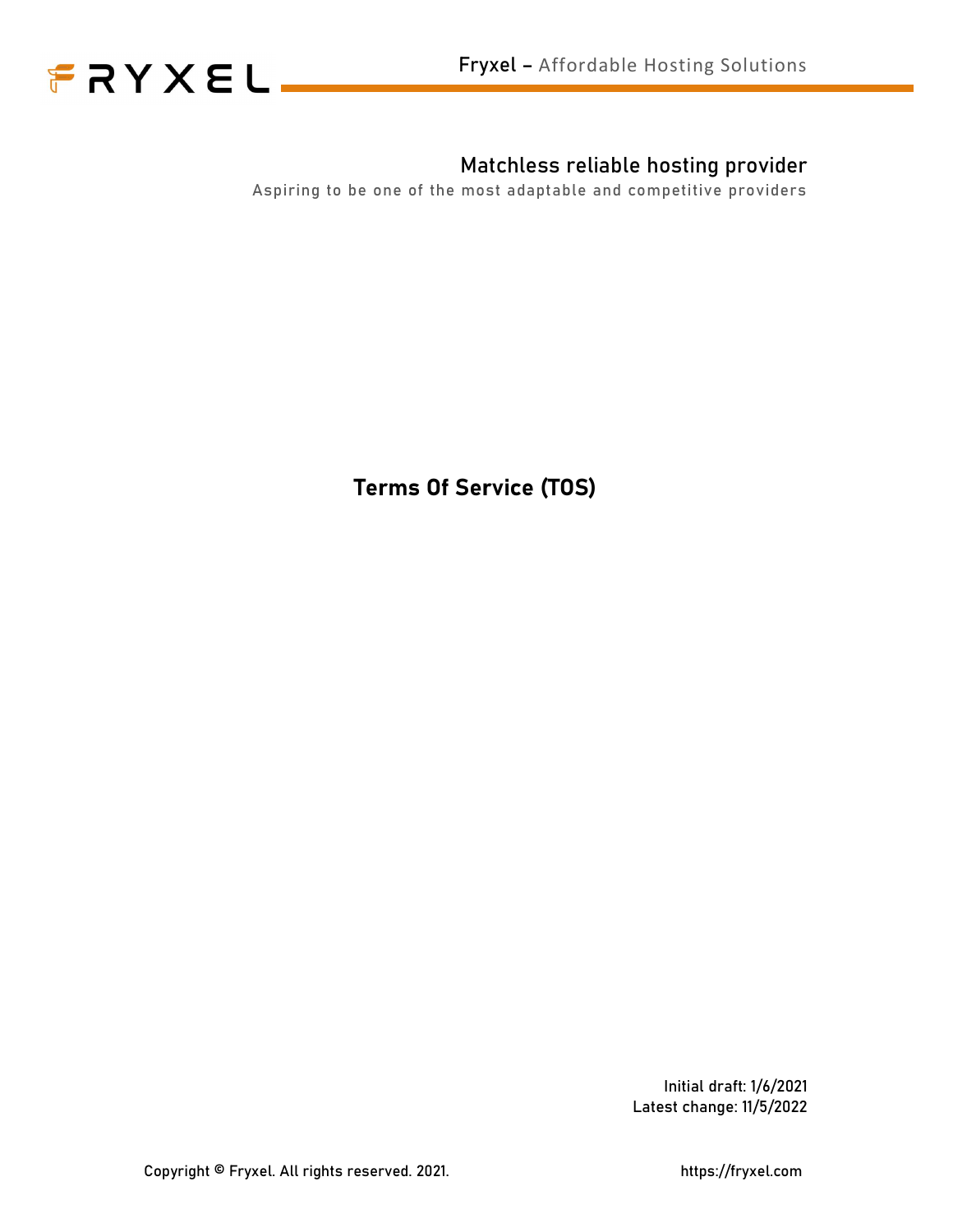

### 1. Definitions

### 1.1 Fryxel

Fryxel means the fryxel.com Web Site and Server Hosting Service, their subsidiaries, affiliated services hosted and sold through partner sites owned and operated by Fryxel.

### 1.2. Incident

A malfunction or problem that occurs within the service and falls under the responsibility of Fryxel. The following causes are under the responsibility of Fryxel: hardware and website problems, software problems also fall under the responsibility of Fryxel if these provided software is owned by Fryxel. Fryxel is therefore not responsible on software that the Client runs on a service purchased at Fryxel.

### 1.3. Client

The legal entity acting as signatory to Fryxel's general and contractual terms and conditions for all Services purchased from Fryxel.

### 1.4. Price List

The description provided by Fryxel of the desired Services with the applicable price.

#### 1.5. Diagnosis

An investigation carried out by Fryxel at the request of the Client.

### 1.6. Service

This means all of Fryxel's Services provided in accordance with the contracts the Customer has entered into with Fryxel.

### 1.7. Written

Correspondence by letter or email.

#### 1.8. Agreement

Any mutual acceptance, confirmed in writing, regarding Fryxel's Services or Products. Electronically placed orders and messages expressly included.

### 19 Products

All movable property that is the subject of any offer, quotation, Agreement or other legal act in the mutual relationship of Fryxel and the Customer.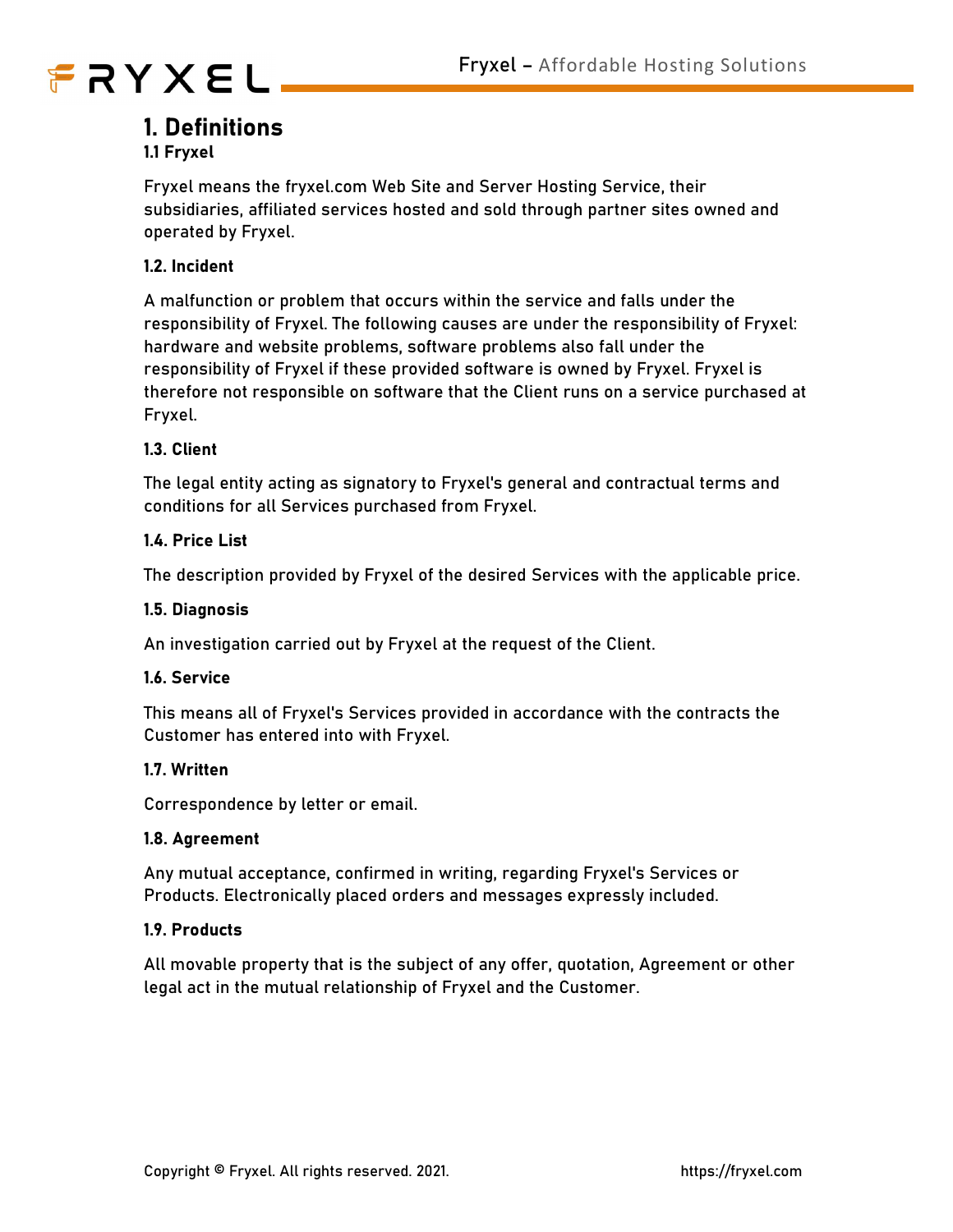## 2. Applicability of the general conditions

2.1. The General Terms and Conditions apply to and form part of all offers, quotations, Agreements and other legal acts, whether made orally, in writing, electronically or in any other form, concerning the supply by Fryxel of Products and/or Services to or for the benefit of the Client.

2.2. The General Terms and Conditions shall also apply to Products and/or Services which Fryxel has procured in whole or in part from third parties and, whether or not processed, resold to the Client, and to Products and/or Services which are supplied to the Client by a third party on Fryxel's instructions as part of the implementation of the offer, quotation, Agreement or other legal act.

2.3 Deviations from the General Terms and Conditions shall only be valid if they have been expressly agreed in writing by Fryxel and the Client.

2.4 Dutch law shall apply to our terms and conditions, Services and Products. Any disputes relating to the terms and conditions, Services or Products will in the extreme case be submitted to a Dutch court.

## 3. Obligations of Fryxel

3.1. Fryxel guarantees that the product delivered meets the concluded Agreement and the specifications stated in the offer.

3.2 Fryxel will do its utmost to provide a high-quality service. Fryxel shall only be bound by a best efforts obligation.

3.3. Fryxel will endeavour to deliver a service within 24 hours of ordering it.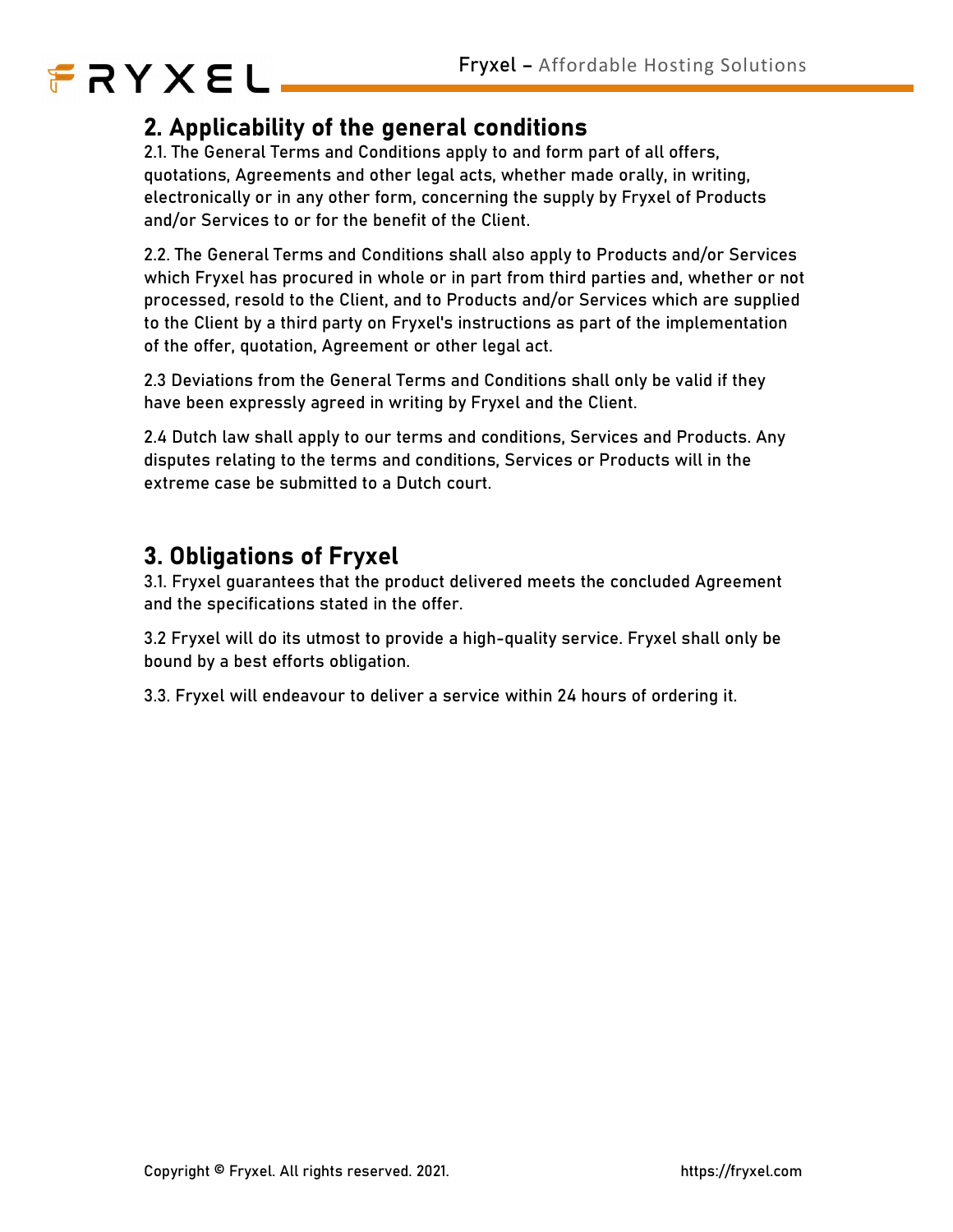## 4. Liability of Fryxel

4.1. Fryxel shall not be liable for any changes to the General Terms and Conditions.

4.1.1. Fryxel is not obliged to pass on any changes to the General Terms and Conditions to its Customers.

4.2. Fryxel shall not be liable for any loss of files.

4.3. Fryxel shall not be liable for any content offered or displayed on any Client Services provided by Fryxel.

4.4 Neither Fryxel nor the Client shall be obliged to fulfil any obligation if it is prevented from doing so as a result of force majeure. Force majeure shall in any case mean: war(s), riots, strikes, acts of war, fire, water damage, flooding, atmospheric conditions, prolonged power outages, modifications or maintenance to the telecommunications and/or electricity network of others, acts of nature, cable breaks, attacks on a network/server including DDoS and DoS, disruptions in networks important to Fryxel, disruptions in communication links including telecommunications links or prevention or refusal/long-term absence of performance by suppliers/personnel on whom Fryxel depends in the performance of its work.

4.4.1. If a force majeure situation has lasted longer than thirty (30) days, the parties shall have the right to terminate the Agreement in writing. In any case, the Customer will continue to owe the rate for the month in which termination took place.

4.4.2. Fryxel shall not be liable for the damage caused by force majeure.

4.5. Fryxel shall not be liable for removing access to contact if the Customer is disrespectful, hateful or abuses the system.

4.6. Fryxel retains the rights at all times if necessary to access the files on the Services or Products concluded by the Customer without prior consent.

4.7. Fryxel shall not be liable for any price adjustments of its Products or Services provided that these are communicated to the Client 1 month in advance.

4.8. Fryxel reserves the right to discontinue services if they are in conflict with Fryxel's General Terms and Conditions.

4.9. Delivery times are subject to installation errors. Fryxel employees will do their utmost to deliver the concluded Agreement as soon as possible.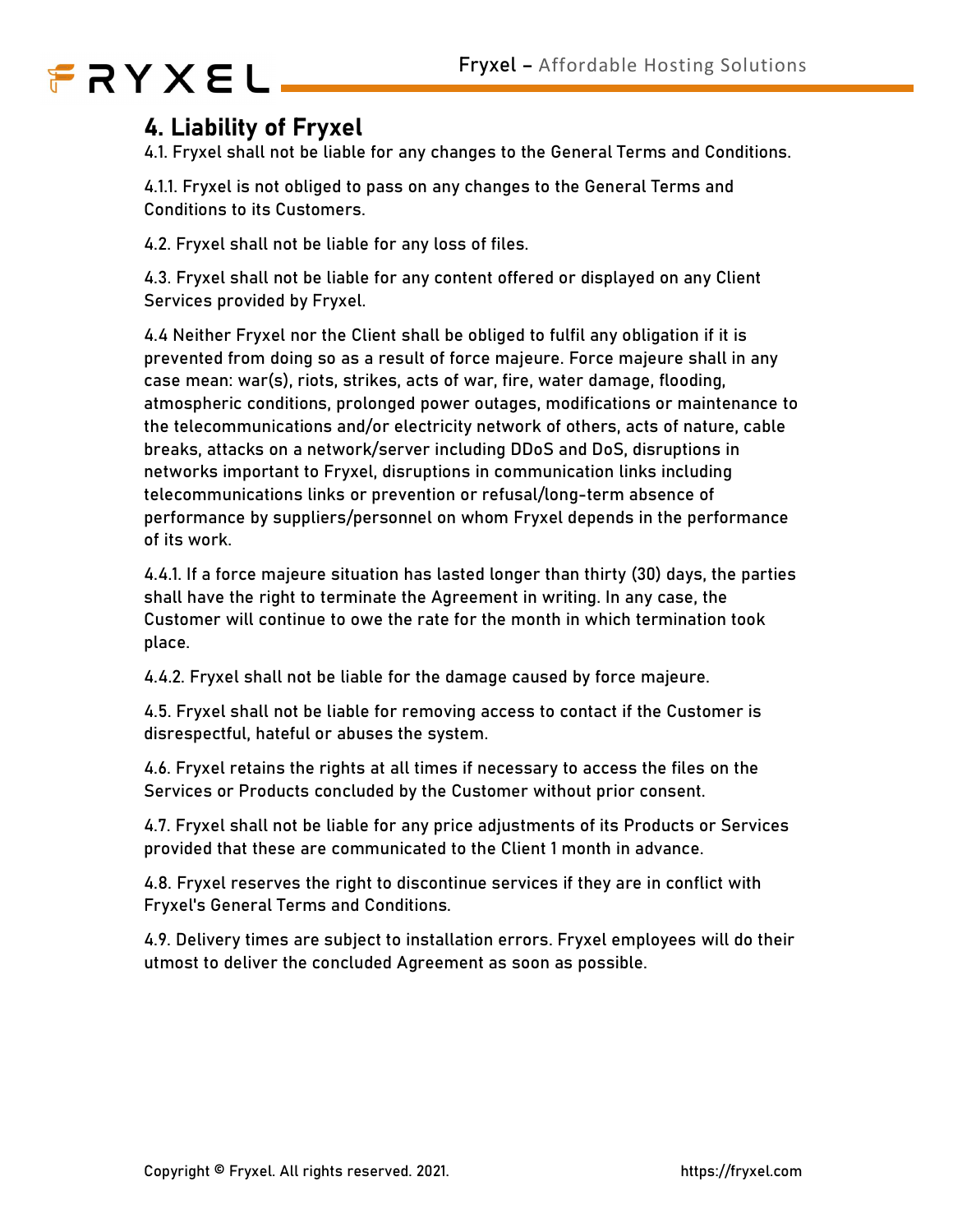

## 5. Obligations and liability of the Customer

5.1. The Customer is at least 16 years old or has the consent of a legal representative.

5.2. The Customer is not permitted to crack the software used or created by Fryxel and/or remove the license check from the code.

5.3. The reselling of the software created or used by Fryxel is not permitted.

5.4. In the event of negligence by, for example, sharing passwords or login details, the Client is solely responsible.

5.5. If the Customer finds a security risk or bug with Fryxel, the Customer must report it.

5.5.1. If the Customer abuses a security risk or bug, Fryxel shall be obliged to recover from the Customer the damage incurred including administration costs.

5.6. The Client is solely responsible for the files that he hosts on Fryxel's services.

5.6.1. Fryxel shall not be responsible for any loss of files due to the actions or omissions of the Client.

5.6.2. Fryxel is never responsible for any type of file loss.

### 6. Right of withdrawal and refund

6.1. Have terminated a product within 14 days can be refunded in the remaining amount of the unused days. Fryxel has a period of 10 days to book this back.

6.2. Fryxel will under no circumstances issue refunds on the concluded Agreement unless otherwise stated in Fryxel's Terms and Conditions.

6.3. Refunds must be requested by the Customer and Fryxel will make a decision on whether to refund within 14 days.

6.4. Refunds are only possible on the invoice of the following months.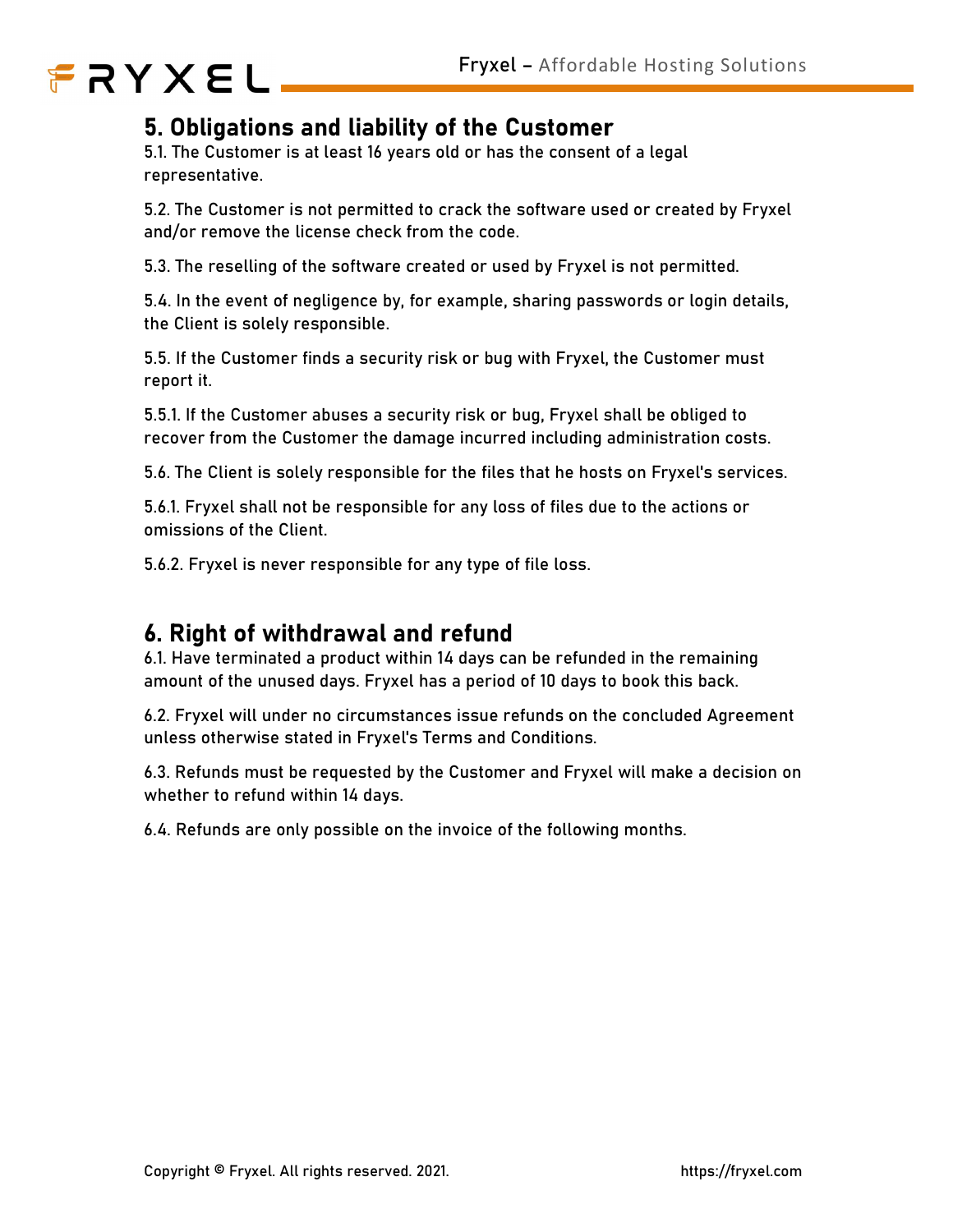## 7. Service use

7.1. In the event of excessive use of Fryxel's Services, Fryxel is authorized to either limit the Services or send an additional invoice for the overused portion of the service including administrative fees.

7.2. Fryxel prohibits Customer from using our Products or Services for:<br>- (D)DoS purpose<br>- Swindling<br>- Disclosing legally punishable material and/or using it for legally punishable

- 
- 
- purposes Hosting any copyrighted material Misuse the mail server for mass emails, spam, phishing or other ways to
- 
- abuse the mail server or harass others.

7.2.1. If the Customer violates any of the provisions of Article 7.2 or any other provision of the Fryxel General Terms and Conditions, Fryxel shall be entitled to terminate the service immediately and to recover any loss from the Customer and, if necessary, to report it to the police.

7.3. If you deliberately or intentionally fail to secure your service(s) or product(s) properly so that other Fryxel Customers are endangered or experience problems by them, this may lead to the termination of our Agreement.

7.4. Fryxel is entitled to suspend a service if it is using data traffic excessively (more than 10 times the average usage).

7.5. Fryxel does not provide software support on any software installed by the Customer on Fryxel's Products or Services.

## 8. Prices, offers and quotations

8.1. Fryxel is authorized to adjust the prices of its Products or Services at any time (see Article 4.7).

8.2. Any typing and programming errors made by Fryxel in the prices on the website, leaflets, offers and other documentation of Fryxel are subject to change. Fryxel shall not be liable for the consequences thereof.

8.3. All prices shown are in euros and are exclusive of turnover tax and other levies imposed by the government. On the Fryxel website aimed at the private market, all prices include value added tax and other government levies.

8.4. If the Client does not agree with a change in prices and/or rates announced by Fryxel, the Client shall be entitled to terminate the Agreement with Fryxel within three working days of the announced change.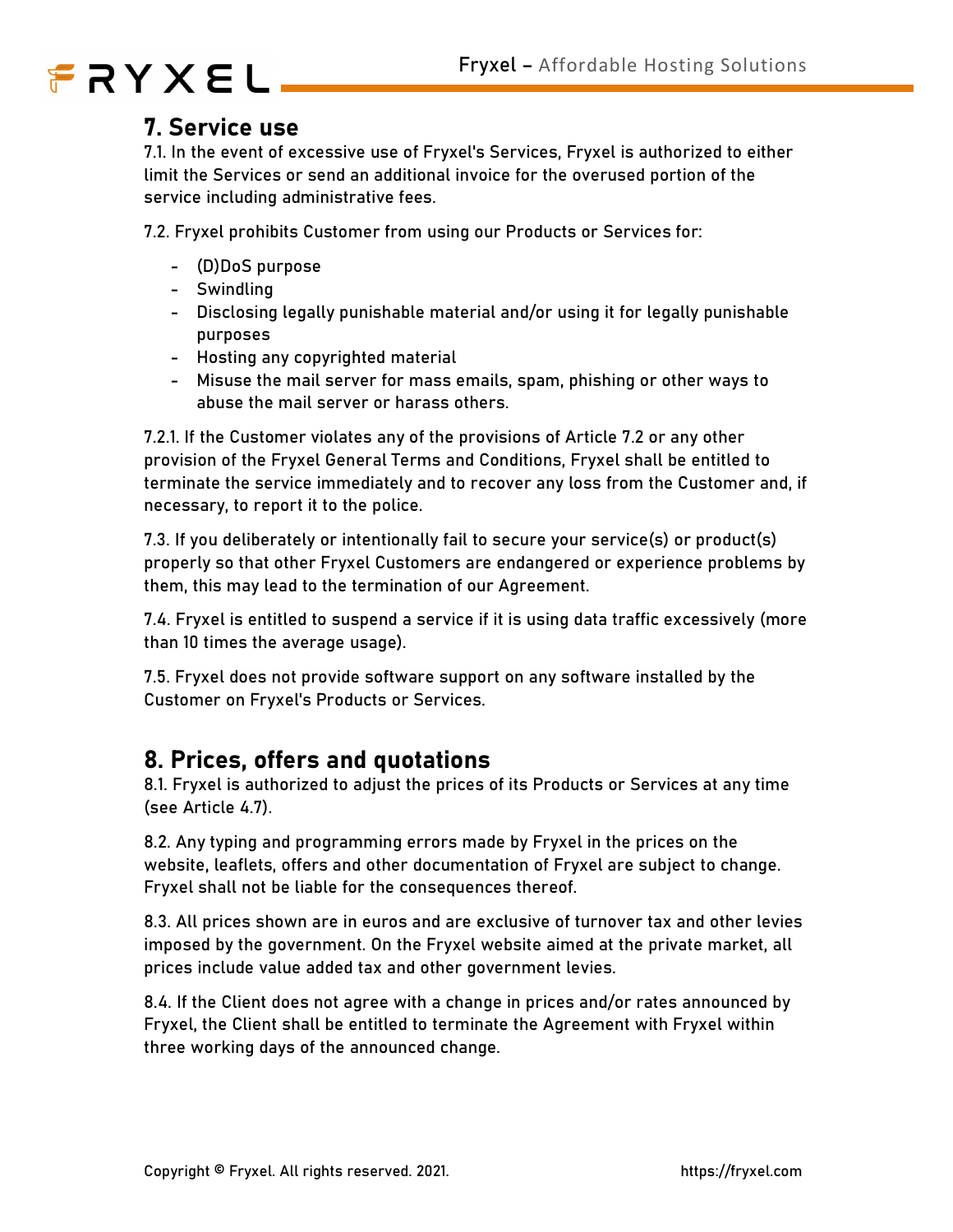## 9. Payment

9.1. Completed Agreement between Fryxel and the Customer is standard one month unless otherwise agreed.

9.2. The Agreement will be tacitly renewed for the same period as agreed in the invoice, unless one of the parties cancels the Agreement by letter, ticket or email at least one month before the expiry of the agreed period. Cancellations sent by the Client must be confirmed by Fryxel.

9.3. Offers made by Fryxel are without obligation unless otherwise indicated.

9.4. An invoice will be made by Fryxel 10 days before the next payment day. At 1, 3 and 7 days before the payment date the Client will receive a reminder about the payment date of the invoice. If the Client has not paid within 5 days after the payment date, extra costs will be charged automatically. These are 10% of the total amount of the invoice but with a minimum amount of 1,50 euros.

9.5. If the Customer has still not paid 10 days after the payment period mentioned in Article 9.4, Fryxel has the right to delete the Customer's account, all data and information.

9.6. If the Client is a natural person not acting in the course of a profession or business, the Client shall be entitled to dissolve the Agreement without giving reasons within fourteen days of its conclusion, unless Fryxel has already started to implement the Agreement and/or the Client has already used the service.

9.7. If the Client orders a custom-made service such as a domain name, dedicated machine, or a service with adjusted specifications will have it mentioned in the order form, the right of withdrawal will cease to apply with immediate effect.

9.8 Fryxel is entitled to make a refund to the Client's account with Fryxel minus transaction and possible administration costs.

## 10. Sponsorships

11.1. All Products moved and/or created to Fryxel through a sponsor Agreement shall be and remain the property of Fryxel unless otherwise agreed to in writing.

11.2. In the event that the other party fails to comply with their agreements or if there is a suspicion of a scam, Fryxel shall have the right to suspend the Services related to the sponsorship until a solution is found.

11.3. Should the other party wish to terminate the sponsorship, thirty days' notice must be given. If this does not happen, the costs incurred will be charged. Also, any Services will be suspended until the full amount is received.

11.4. Fryxel has the right to terminate sponsorship immediately if its Products or Services are used in a way that contravenes the General Terms and Conditions.